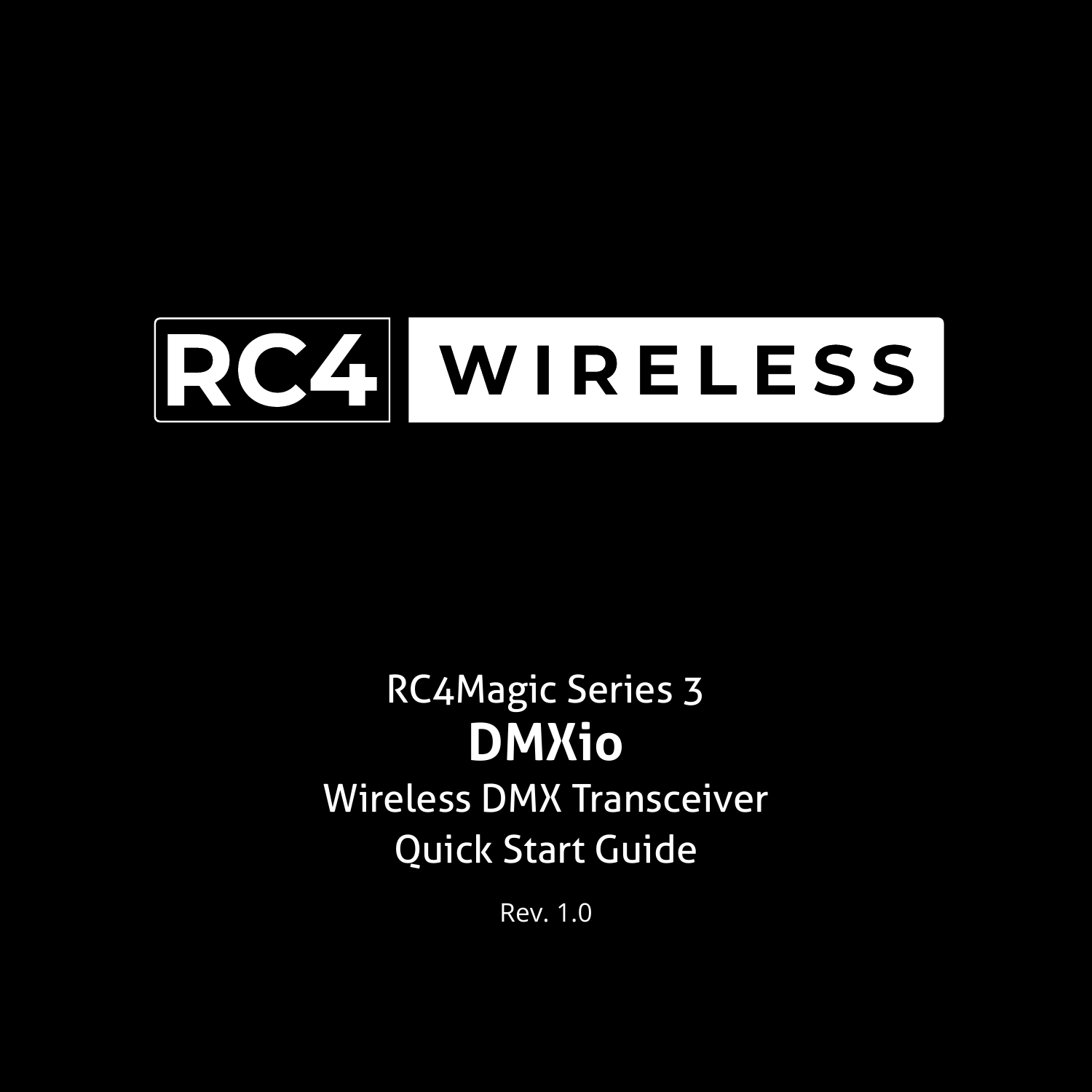

\* COP means "Computer Operating Properly." This indicator always shows a blink pattern, proving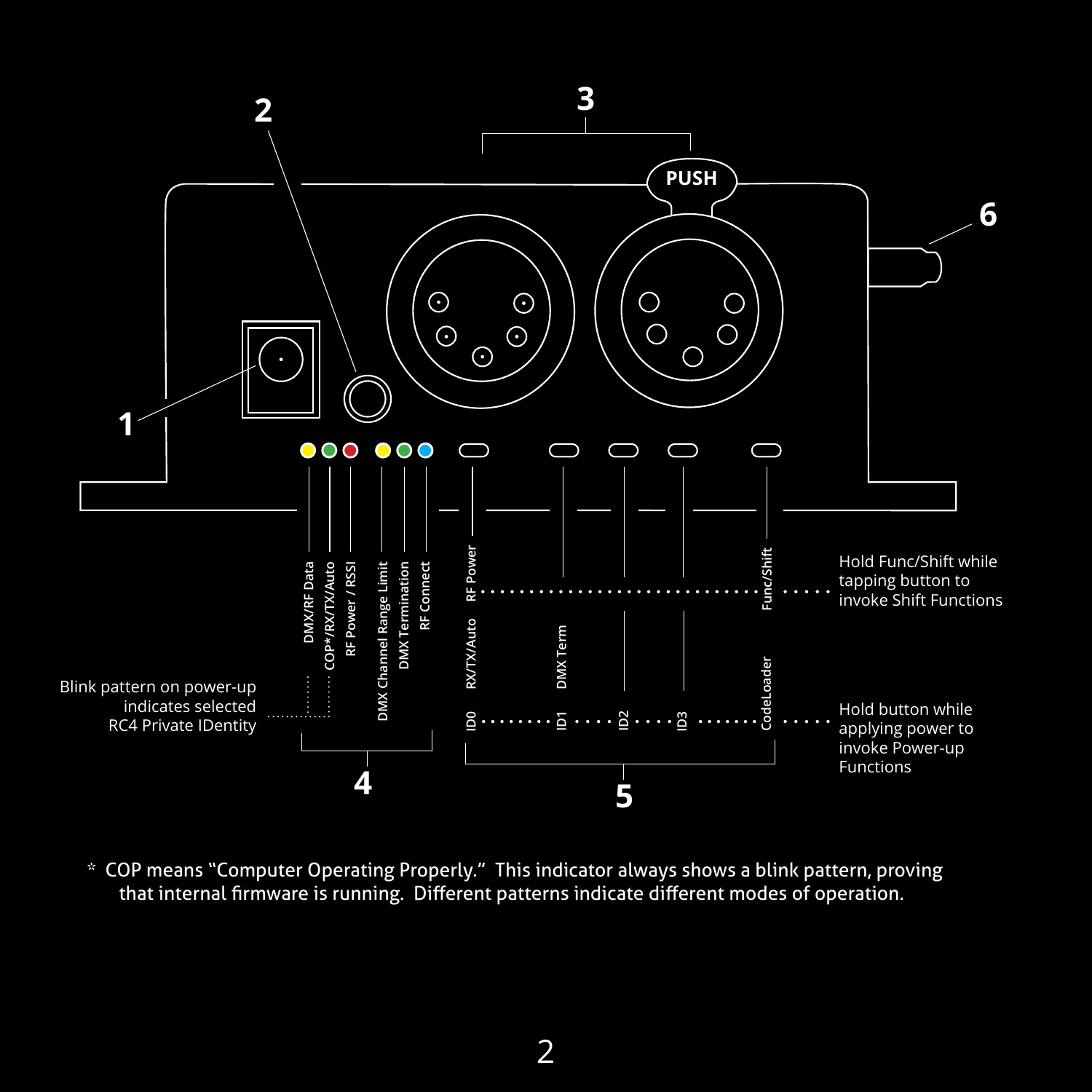- 1. Power Input for AC Adaptor (included)
- 2. RC4 Miniplug Port
- 3. DMX In/Out Male and Female 5-pin XLR Connections
- 4. LED Indicators
- 5. Recessed Buttons
- 6. RP-SMA Antenna Connector (2.4GHz DMXio-HG + 900MHz DMXio-HG)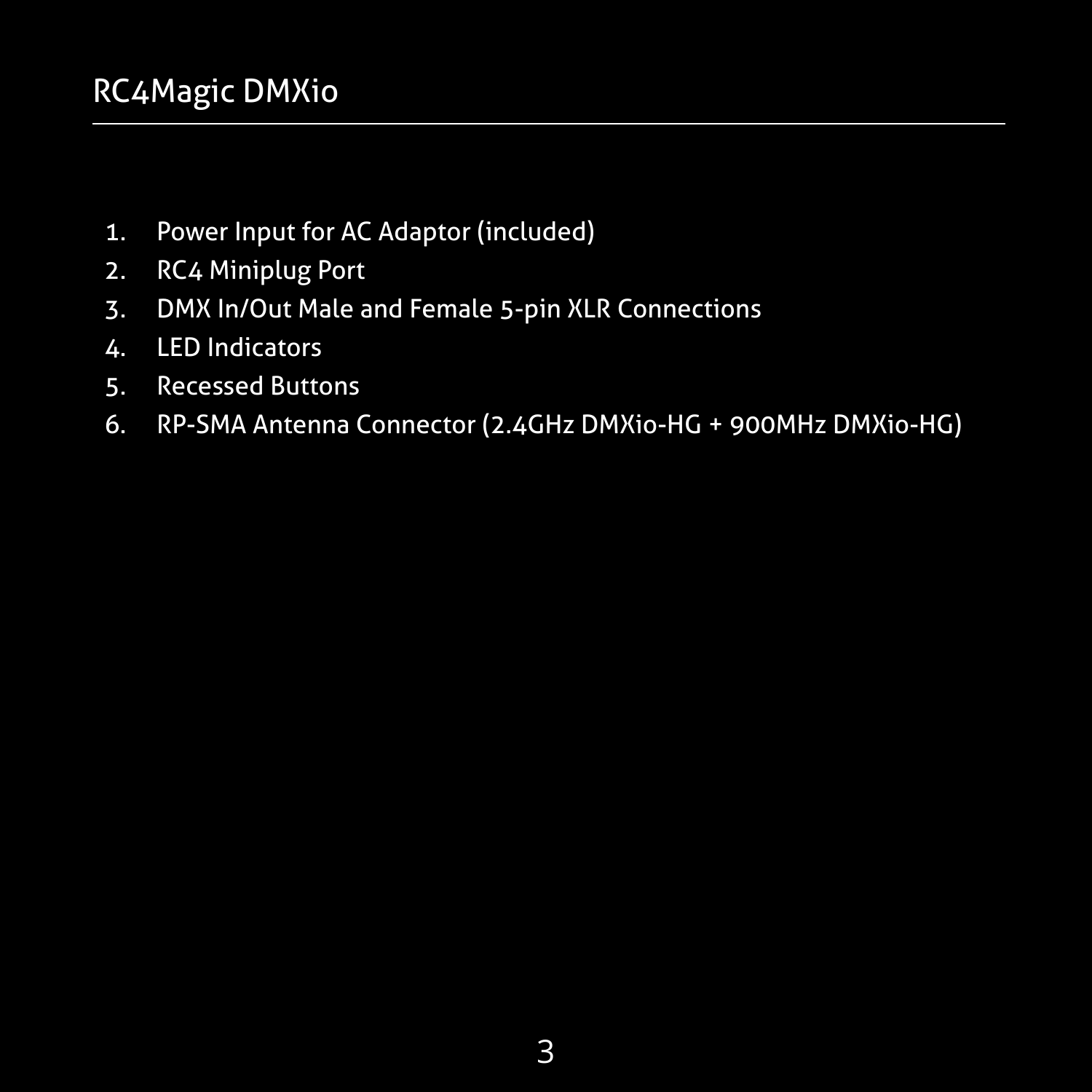#### **DMXio Quick Start Guide**

Most RC4Magic DMXio users will find all the information they need right here. Your DMXio also has some advanced features. You can find out more about them in the RC4 Knowledge Base at *http://rc4.info*.

**RC4Magic devices arrive ready to use. You probably do not need to change any settings. Just add DMX!**

#### **Registering Your Product**

Registration ensures you'll be notified of new firmware updates, and warranty claims can be resolved more quickly. Please complete your registration at: *www.rc4wireless.com/support/register/*

#### **Get in Touch**

**North Carolina, USA:** 1-866-258-4577 or 1-919-229-9950 **London, UK:** +44 (0)20 3289 8765 **Email:** *support@rc4wireless.com* **Website:** *www.rc4wireless.com*

We're here to help!

כל

**James David Smith** President and Chief Product Designer RC4 Wireless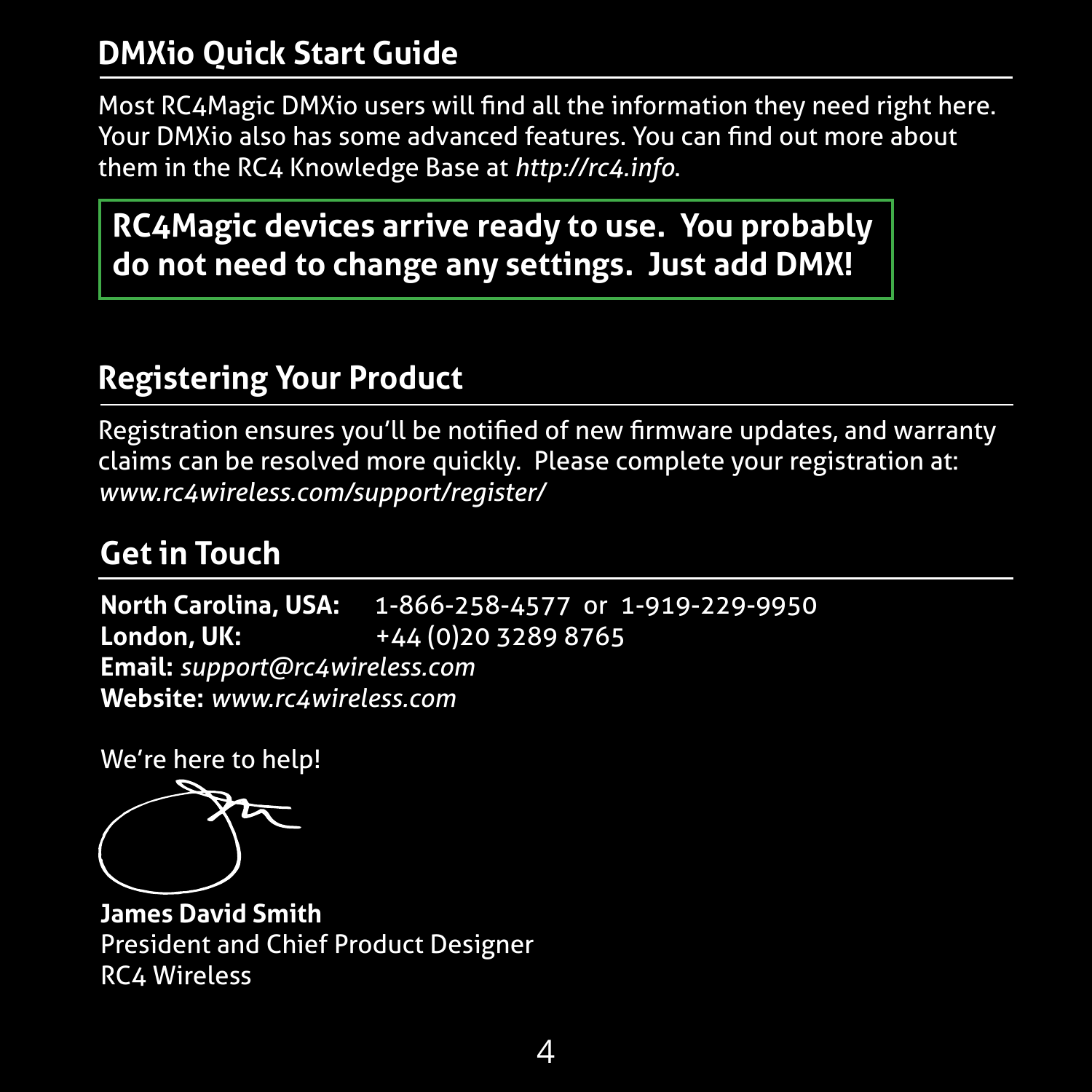### **DMXio System Components**

To use your DMXio wireless transceiver you will need:

- A DMX lighting console or other source of DMX data.
- An AC power source for the supplied AC power adaptor.
- Another RC4Magic Series 2 or Series 3 transceiver or dimmer to receive the RC4Magic wireless signal you transmit, or to transmit a signal you will receive with this device. (The DMXio can be either a transmitter or a receiver, which is why it is called a transceiver.)

# **RC4Magic Private IDentitiesTM**

RC4 Private IDentities™, unique to RC4Magic wireless DMX systems, keep your data private and safe on a Virtual Private Network (VPN) separate from other systems, with robust resistance to signal loss and slow down.

Each Private ID transports a separate DMX universe. Multiple systems can operate at the same time for multiple wireless universes in the same space.

**Each new RC4Magic customer and project is assigned a unique set of Private ID codes — nobody else has your IDs**. They are marked on each device. Please note your private IDs below. When you add devices to your system, you must verify your IDs at time of purchase:

$$
ID0 \qquad \qquad ID1 \qquad \qquad ID2 \qquad \qquad ID2
$$

ID3, code 999, is the RC4 Public ID. It is identical in all RC4Magic Series 2 and Series 3 devices ever made. Always use one of your private IDs when possible.

*Your Private ID0, the factory default, is ideal for most users.*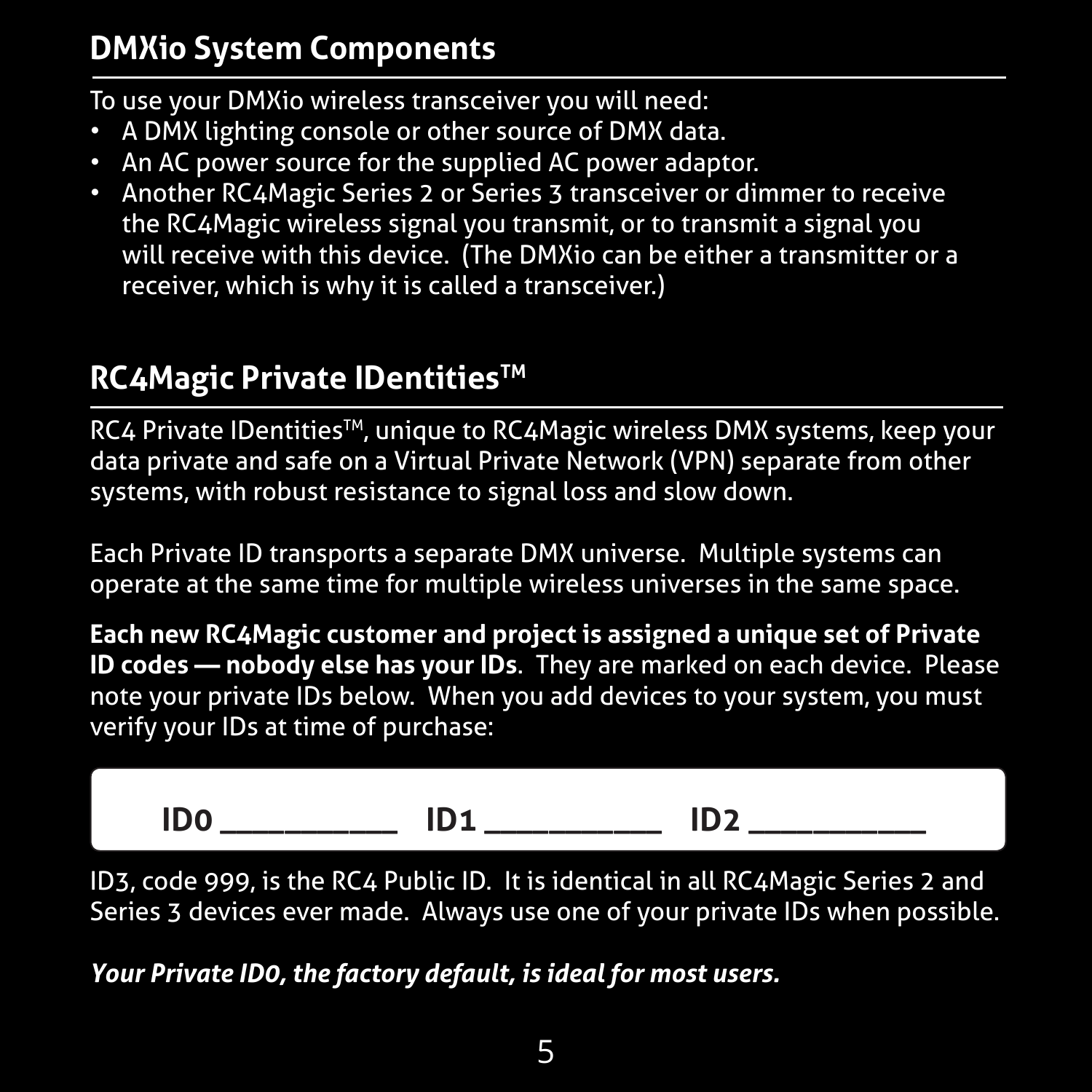#### **Performing a Factory Reset**

If someone else has used your DMXio, or you just want to get back to a known configuration, performing a factory reset is easy:

Power on the device. Wait until start-up is complete and the green COP indicator is blinking continuously.

Press and hold the Func/Shift button, briefly tap (press and release) the ID3 button (right beside the Func button), then release Func/Shift. The first two indicators will blink together a few times to confirm that factory settings are restored.

**NOTE: This process restores your RC4 Private IDentity™ to ID0.** It does not change the Unit Number if one has been assigned. Learn more about IDs on the next page. Learn more about Unit Numbers when using RC4 Commander configuration software.

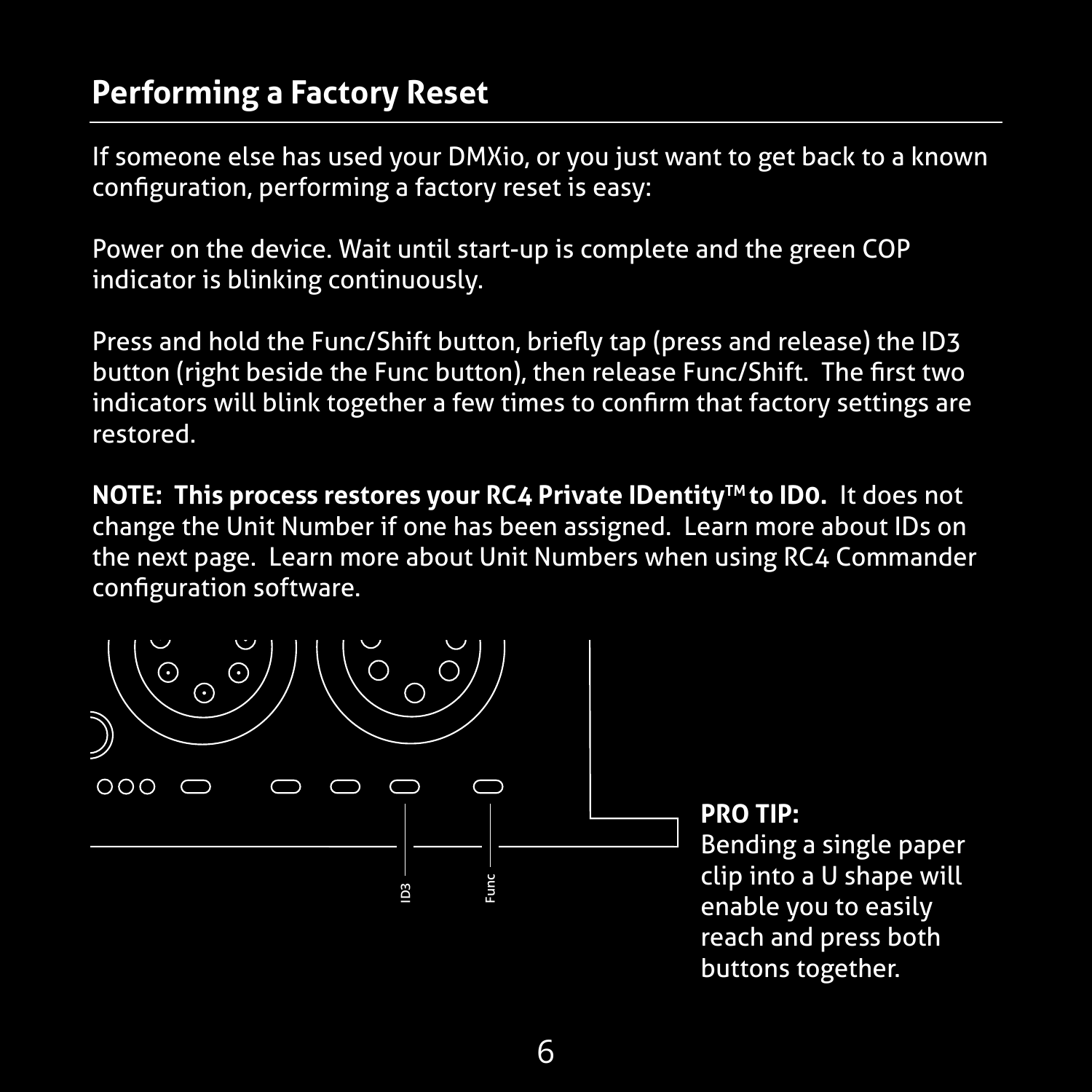# **Confirming and Setting an RC4 System ID**

#### *All RC4Magic devices being used together must be set to the same RC4 System ID.*

On power-up, the currently selected System ID is indicated with a blink pattern on the DMX Data and COP indicators. The four different patterns are noted below.

#### *The factory default ID0 is indicated with a few rapid blinks of the yellow DMX Data LED on power-up. A factory reset will restore this ID setting.*

An ID can be selected by holding one button on power-up. The blink pattern for the newly selected ID will appear on the indicators. You can also confirm the currently selected ID at any time by cycling power and watching the blink pattern that appears at start-up with no buttons pressed.

To select an ID, press and hold the associated button, apply power, and release the button when the blink pattern appears. For example, to select ID1, hold the ID1 button and apply power. When you see the green LED blink rapidly, release the button.

#### **All RC4Magic Series 3 devices indicate IDs in the same way, making it easy to quickly confirm that all devices in your system are set correctly to work together.**

- $\bullet$  $\frac{1}{2}$ **ID0 (default)**, yellow blink. Hold the ID0 button on power-up to select.
- $\overline{O}$ ၁၀<br>၁၀ ID1, green blink. Hold ID1 on power-up to select.
- $\begin{array}{ccc} 0 & 0 & 0 \\ 0 & 0 & 0 \end{array}$ ID2, yellow and green blink together.

 $\overline{\bullet}$   $\overline{\bullet}$   $\overline{\bullet}$  ID3 (public), yellow and green alternate. *Note: ID3 is public and is less secure than Private IDs.*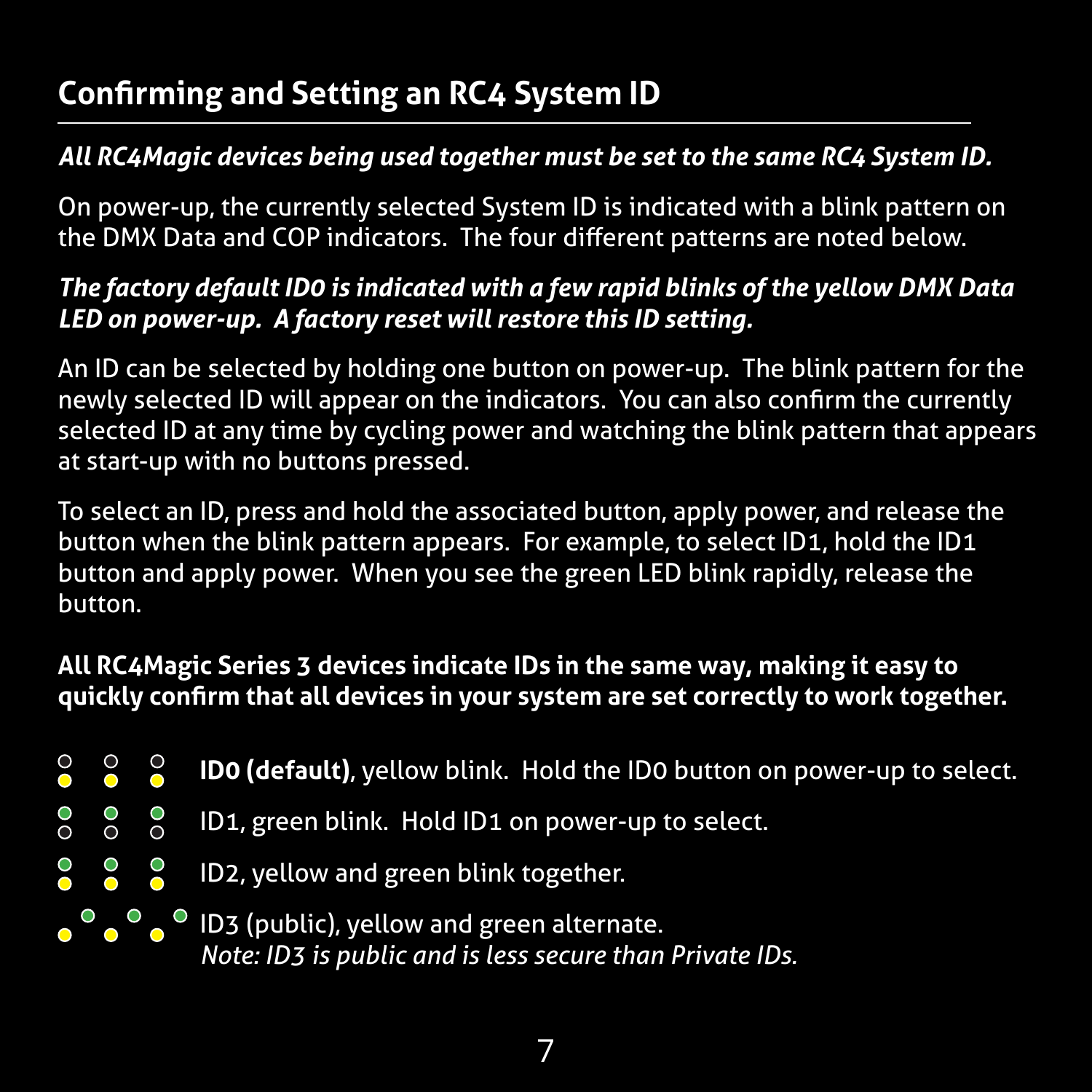# **Connecting with other RC4Magic Devices**

All RC4Magic devices **configured on the same RC4 Private IDentity**TM will automatically connect and form a VPN (Virtual Private Network). Confirm that each device in your system is labeled with the same RC4 Private IDentity™ codes, and that each device indicates the same System ID selection on power up (see page 7). The default is ID0, which is ideal for most users.

When first powered up, or after a transmitter has gone off and then comes back online, **receivers can take up to 10 seconds to join the VPN**. This is normal, and it is usually much less than 10 seconds.

**A DMXio transceiver in Auto Mode (the default setting) will automatically detect wired DMX data from your console and establish itself as the system transmitter.**

*RC4Magic devices from a different system will not work with your RC4 Private IDs.*  This is the key to RC4Magic data security and superior performance for all users.

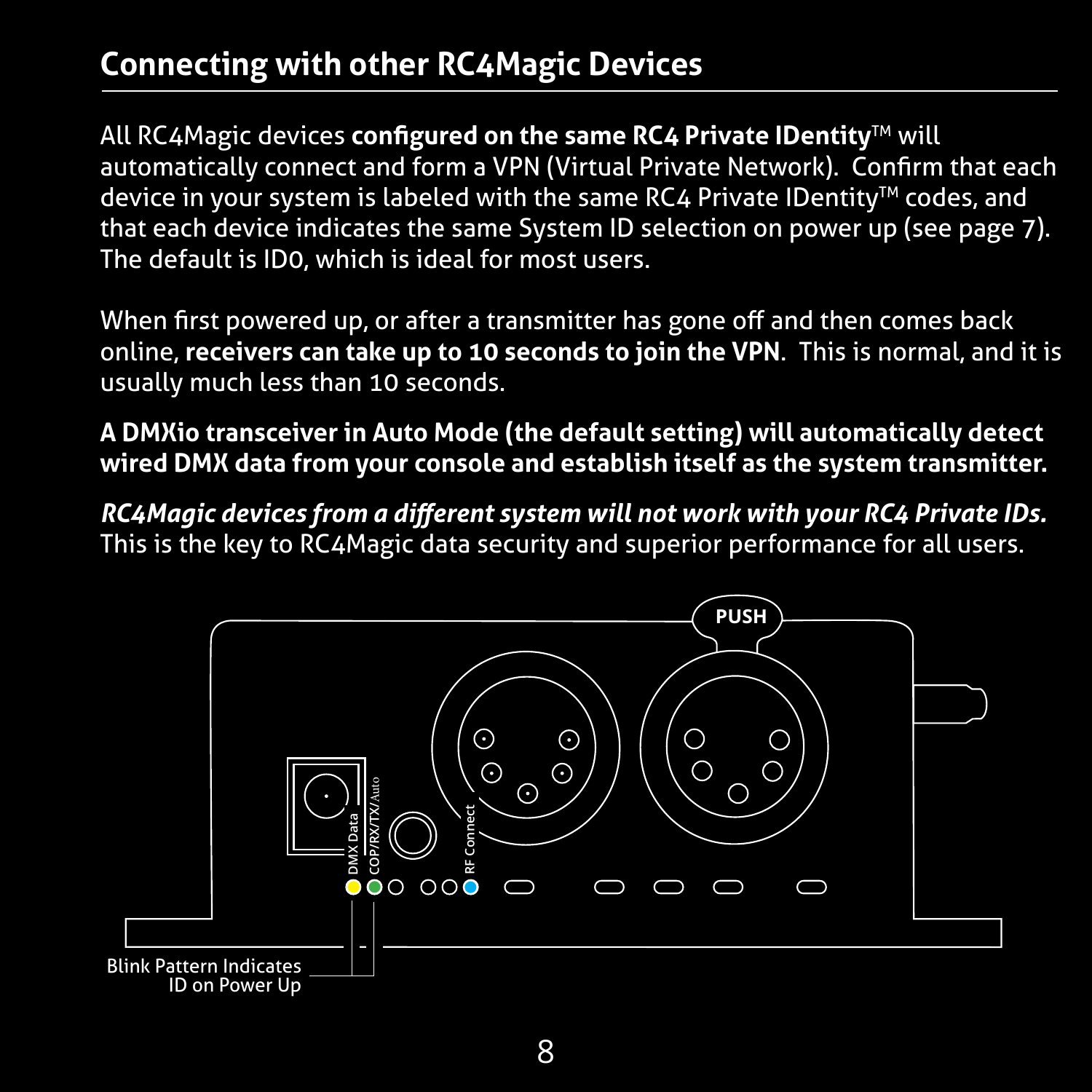# **RC4Magic Indicator LEDs After Power-Up**

**Times 2018**<br>The COP indicator blinks with different patterns to indicate various device modes. DMX Controller, or from<br>no DMX data is present. The **DMX Data** LED indicates that DMX data is present, either from a connected DMX controller, or from the VPN wireless link. If the yellow indicator is not active,

Yellow blinks with data packets and may appear irregular:<br>**In the only separate and a control on the control of the control of the control of the control of the control o** DMX Data:

On DMXio transceivers operating in transmitter mode, the RF Connect LED blinks slowly to indicate that a wireless VPN has been formed and the DMXio is the master transmitter:

**DMXio**, Transmit Mode COP Pattern: RF Connect:



# **RC4Magic Series 3 (2.4GHz) Receivers**

If your DMXio has a purple and black label, it is part of an **RC4Magic Series 3 system operating in the 2.4GHz band**. The RF Connect indicator remains on (not blinking) while the DMXio is searching for your VPN. It blinks quickly and continuously while your DMXio is connected to your wireless VPN.



# **RC4Magic-900 (900MHz) Receivers**

If your DMXio has a blue and black label, it is part of an **RC4Magic-900 system operating in the 900MHz band**. The RF Connect indicator is always blinking, and indicates only that the RF system is functional, not whether or not it has joined a VPN. Use the DMX Data indicator to confirm that streaming DMX is present.

 DMX Data Received Wirelessly:o lollo ocio i ocio i olo se i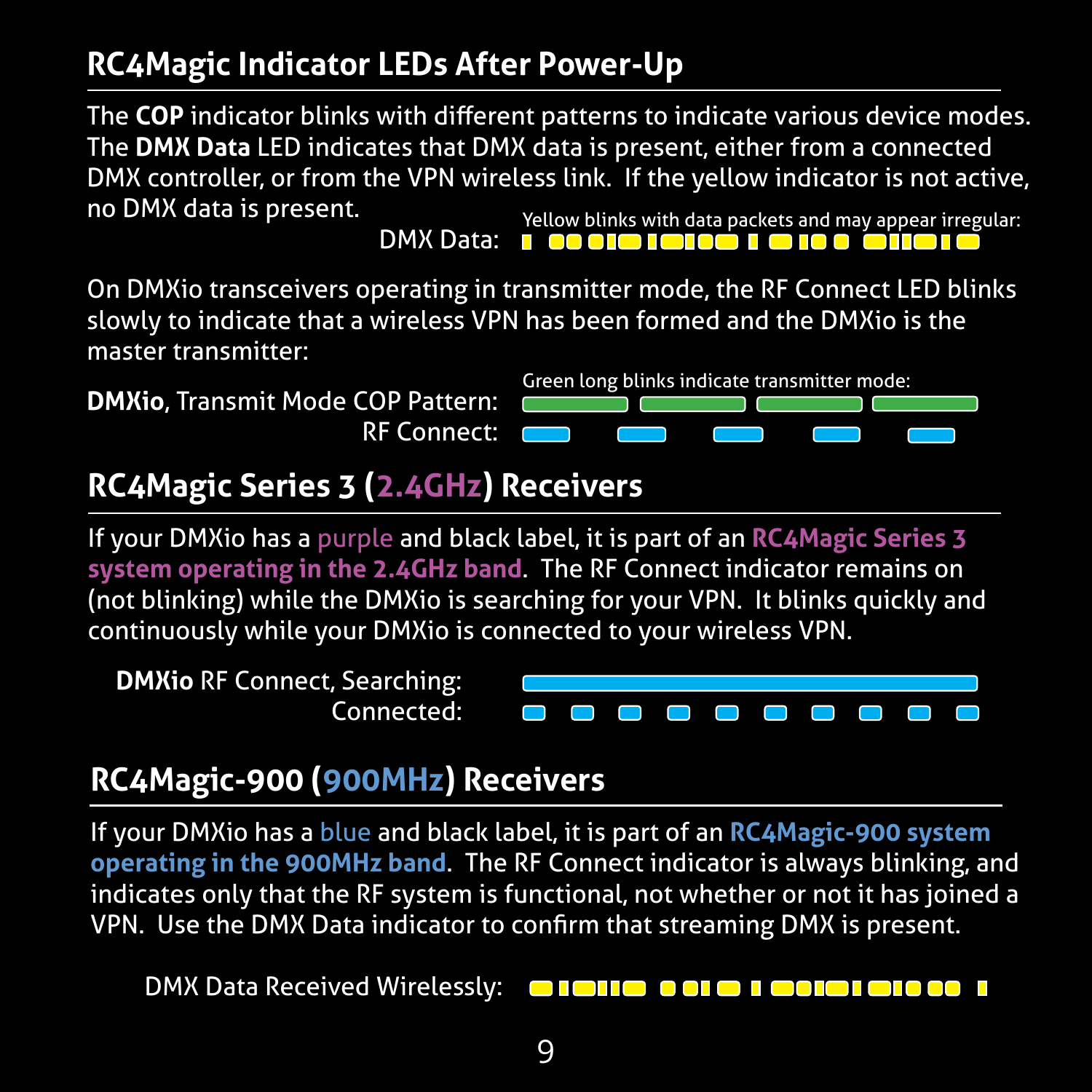#### **DMXio Auto Mode - Automatic Transmit or Receive Selection**

*RC4Magic devices from a different system will not work with your RC4 Private IDs.*  This is the key to RC4Magic data security and superior performance for all users.

**A DMXio transceiver in Auto Mode (the default setting) will automatically determine if it should transmit or receive.** To do this, it detects whether or not wireless DMX is already present on the air for the selected System ID, and whether or not DMX data from a controller is present at the XLR connectors.

#### **The device starts in Auto mode, with the green COP blinking a 50% duty cycle:**

Auto mode, application detection:

The DMXio first scans all available RF channels for the presence of data from another transmitter on the same RC4 Private IDentity. **If it finds valid RF data, it automatically sets itself as a wireless receiver:**

C

n

C

⊓

Green short blinks indicate receiver mode:

If no valid RF signal is found, the DMXio checks for DMX data coming in from a controller connected to the 5-pin XLR connectors. **If valid DMX data is found, it automatically sets itself as a wireless transmitter:**

Green long blinks indicate transmitter mode:

**If neither RF nor DMX data are found, the DMXio stays in Auto mode, waiting for one of the two conditions to be met.** Thus, if it is connected to a DMX console, transmitter mode will be invoked when the console is turned on and it starts generating data.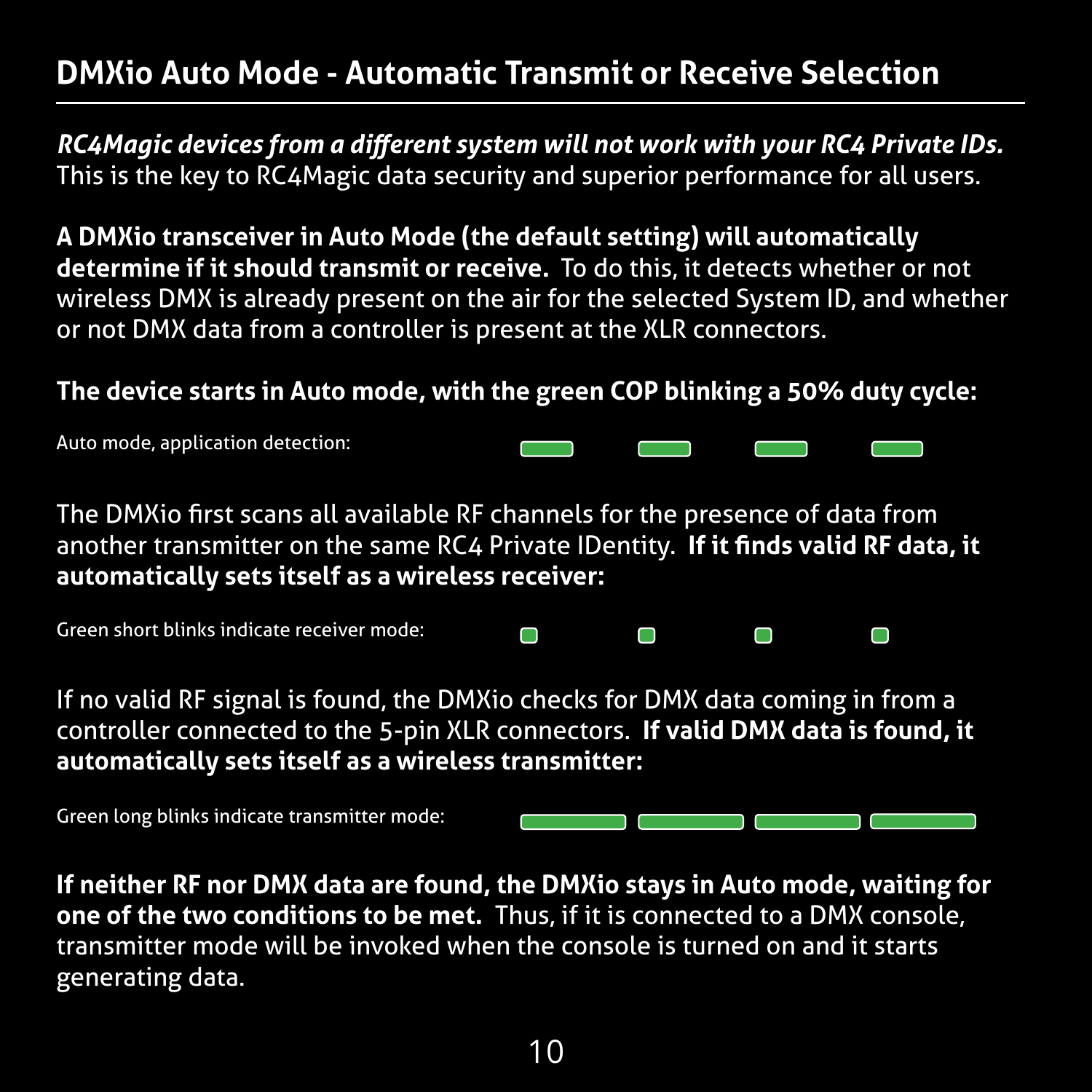#### **Manual Selection of Transmit or Receive Mode**

*Auto mode is the recommended setting and the default. It is a reliable contextsensitive system that ensures all your DMXio devices are always doing what you need them to do, even when you swap them around in the dark.*

If you prefer to force a mode, you can. Using a small screwdriver or bent paperclip, press the recessed button for **RX/TX/Auto**. Each time you press the button, the mode toggles to the next available setting. When an option other than Auto is selected, the DMXio will indicate the current mode with the green LED, without doing any scanning first.

If the DMXio is forced to function as a transmitter, it will power up and show the transmitter mode COP indicator pattern:

| Green long blinks indicate TX (transmitter) mode:                                                                       |   |                                                                                                                       |  |
|-------------------------------------------------------------------------------------------------------------------------|---|-----------------------------------------------------------------------------------------------------------------------|--|
| If the DMXio is forced to function as a receiver, it will power up and show the<br>receiver mode COP indicator pattern: |   |                                                                                                                       |  |
| Green short blinks indicate RX (receiver) mode:                                                                         | Ċ | <b>The Contract of the Contract of the Contract of the Contract of the Contract of the Contract of the Contract o</b> |  |

**CAUTION:** *RC4Magic wireless networks support only a single transmitter per*  **System ID.** If you configure more than one DMXio to operate as a transmitter at the same time on the same ID, the system may not perform as expected. This is why it is best to *not* force transmitter mode. In Auto mode, the DMXio will confirm there is no other transmitter already operating before it will enable itself as a transmitter.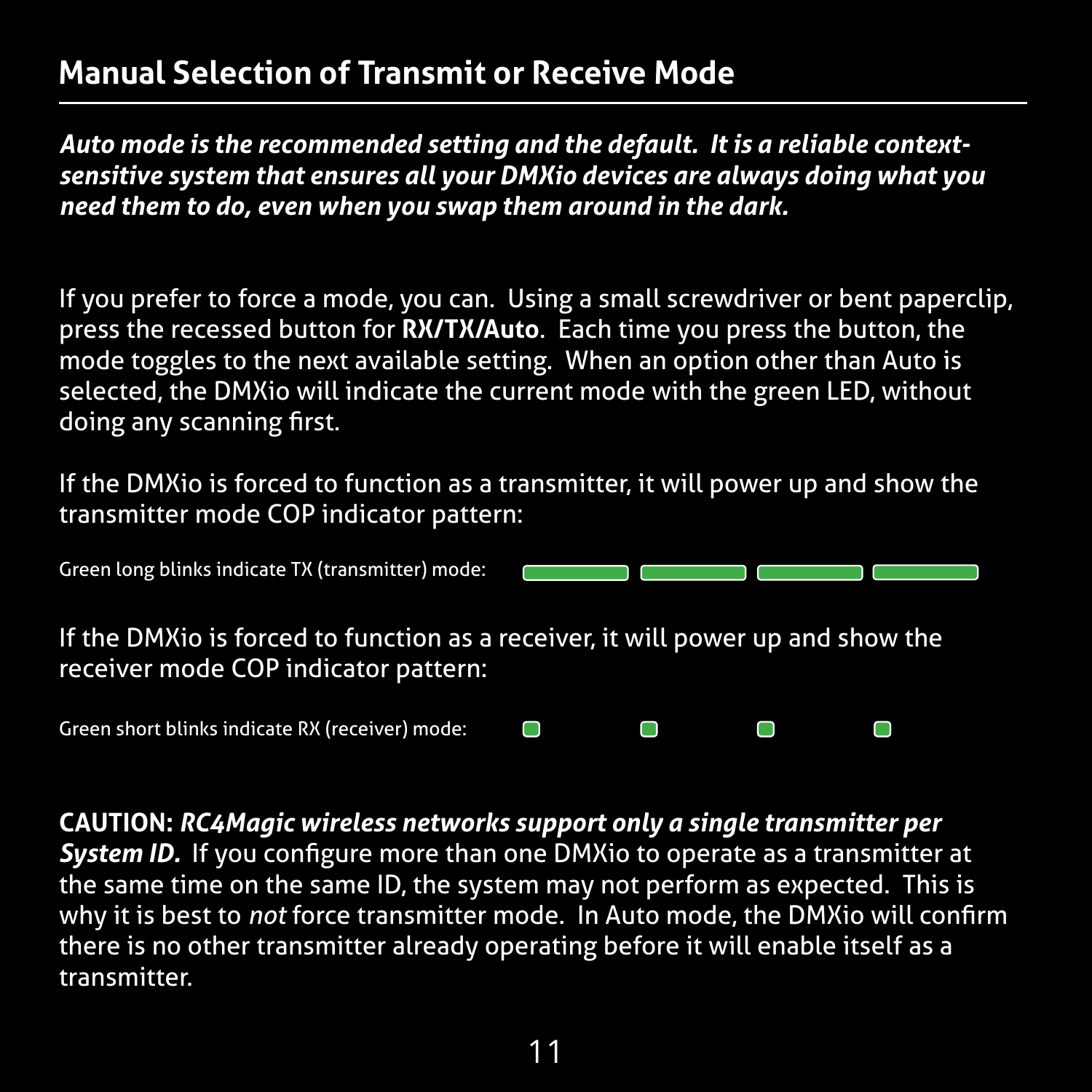#### **RF Transmit Power**

In transmit mode, the RC4Magic DMXio can operate over a range of RF power levels. The default is the maximum power, and this is often appropriate for realworld applications where numerous other wireless devices and systems compete for bandwidth and priority.

It is best practice, however, to use the lowest power level that is satisfactory for your specific application and environment. A lower transmit power reduces the overall RF noise floor and can be helpful for all the wireless systems in the same facility or project. The same applies for all those other systems as well; when possible, it is best to operate *all* wireless systems at the lowest transmit power that yeilds acceptable performance.

On the DMXio, RF power is a **Func/Shift** function. That means that the **Func/Shift** button must be held while tapping the **RF Power** button to change the power level.

RF power is indicated with a blinking red LED, marked **RF Power/RSSI**. It is the third indicator from the left, after the yellow and green indicators. Three RF levels can be selected with the buttons. Faster blinking indicates high power:

| <b>Medium RF Power:</b>                                |  |                                                                                                                     |  |  |  |
|--------------------------------------------------------|--|---------------------------------------------------------------------------------------------------------------------|--|--|--|
| Minimum RF Power indicated with slowest blinks: $\Box$ |  | and the contract of the contract of the contract of the contract of the contract of the contract of the contract of |  |  |  |

**With the Func/Shift button pressed, each tap of the RF Power button will increment to the next RF power level.** After the highest level is selected, the next option is the lowest, and so on. (This is the same button used to select **ID0** on power-up, and to select **Auto/RX/TX** modes when not holding the **Func** button.)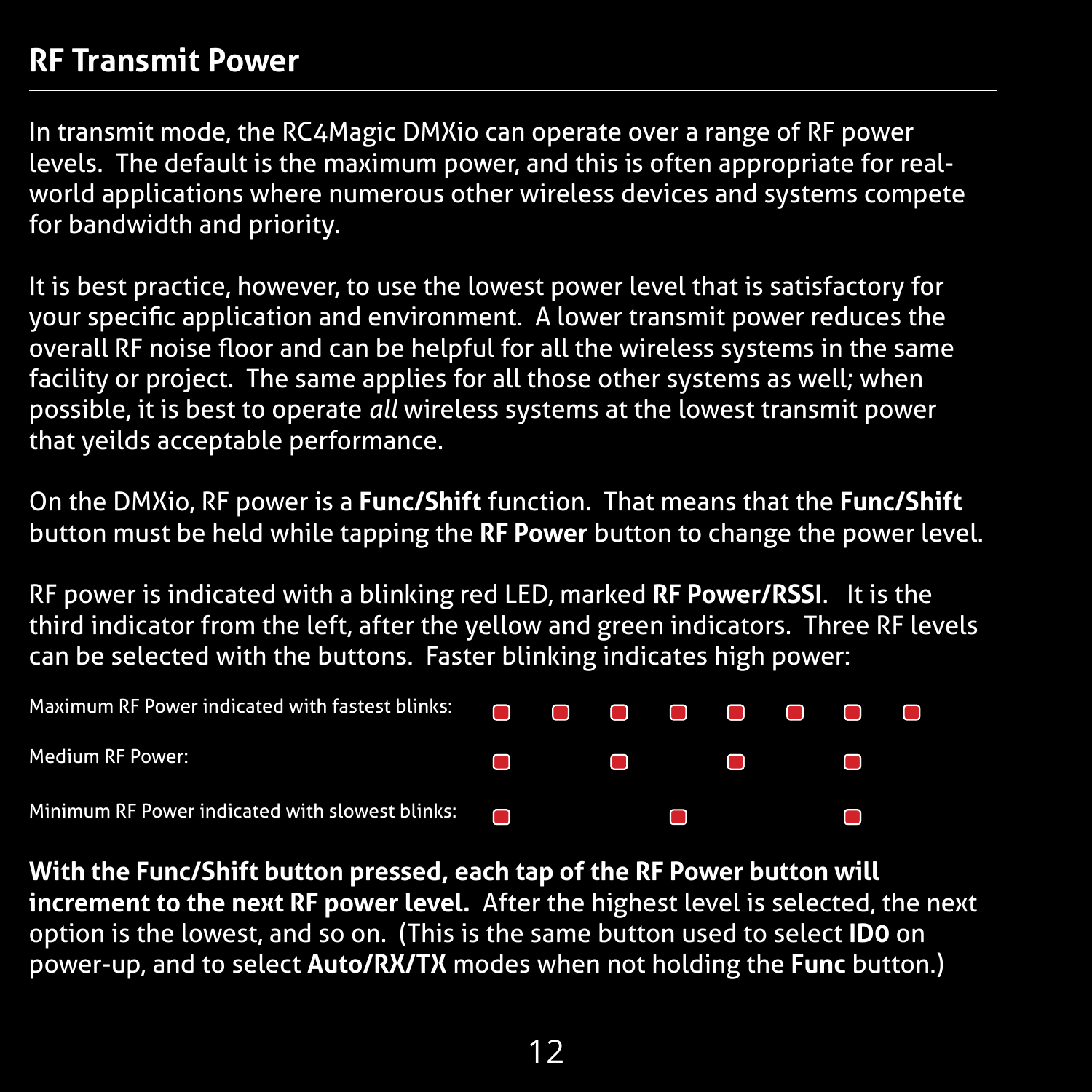### **DMX Channel Range Limit**

It is possible to limit the range of DMX channels being transmitted over the RC4Magic wireless VPN network. To accommodate this, two hidden parameters within the device allow setting the lowest and highest channels to be transmitted. *Accessing these parameters can be done only with RC4 Commander configuration software*.

When these parameters are set to other than 1 (lowest) or 512 (highest), the yellow indicator marked **DMX Channel Range Limit,** fourth from the left, will illuminate as a warning that some DMX channels are not being transmitted.

- DMX Channel Range Limit  $\Box$  ON means channel range is limited, not all channels are transmitted
	- OFF means all channels are being transmitted

#### *Without RC4 Commander software, you can cancel channel range limiting by doing a factory reset (page 6).*

#### **DMX Line Termination**

The RC4Magic DMXio has a selectable internal DMX/RDM line terminator. This terminator should be activated when the DMXio is at the end of a DMX cable run. Do not enable the terminator if DMX data is passing through to additional devices down the line. The green indicator, fifth from the left, indicates the status of the DMXio internal line terminator:

DMX Termination **CON** ON means DMX/RDM end-of-line termination is engaged  $\cap$  OFF means no termination is enabled within the DMXio

Tap the **DMX Term** button to toggle the state of the internal terminator. (This is not a Func/Shift function. A single button-press controls this feature.)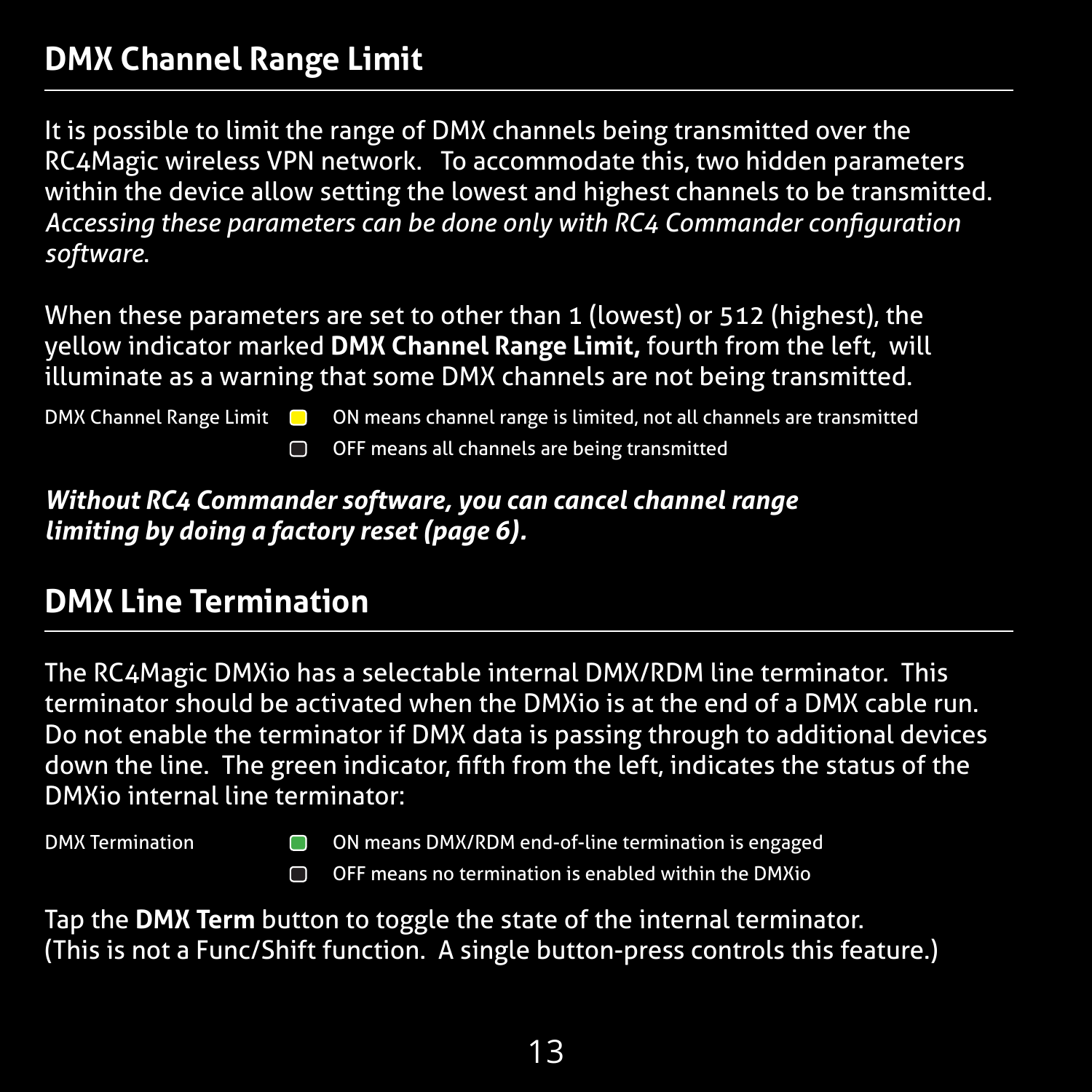### **2.4GHz DMXio-HG : The "High Gain" Option**

The 2.4GHz DMXio is available in two versions, one with an internal antenna, and the other with an RP-SMA antenna connector with an external whip antenna. The latter version is the **DMXio-HG**. The 900MHz DMXio-HG is standard; there is no internal antenna version.

The "HG" means "High Gain" because it can be used with high-gain antennas. Note, however, that the standard antenna provided with the DMXio-HG provides the same gain as the regular DMXio with an internal antenna.

**The DMXio-HG provides additional flexibility for applications where specialty antennas are helpful.** It is impossible to outline all the different types and sizes of antennas in this quick-start guide, but examples include:

- **• High-gain dipole antennas** deliver more signal horizontally by reducing RF radiation vertically (above and below). The higher the gain in dBi, the flatter the signal profile. It is sometimes helpful to use 7dBi or 9dBi antennas with the DMXio-HG.
- **• Directional panel antennas** focus RF energy in a particular direction with a spread usually specified in degrees. Antennas with 120-degree and 180-degree profiles are helpful for sending more signal towards a stage or performance area, by not sending energy behind the panel.
- **• Yagi antennas concentrate RF energy in a highly focused beam.** When aimed properly, they enable for long distance radio links. Their disadvantage is susceptibility to mis-alignment. In most cases, Yagi antennas are not needed for wireless DMX applications, but they are sometimes used to send signals around large buildings, or across wide open areas.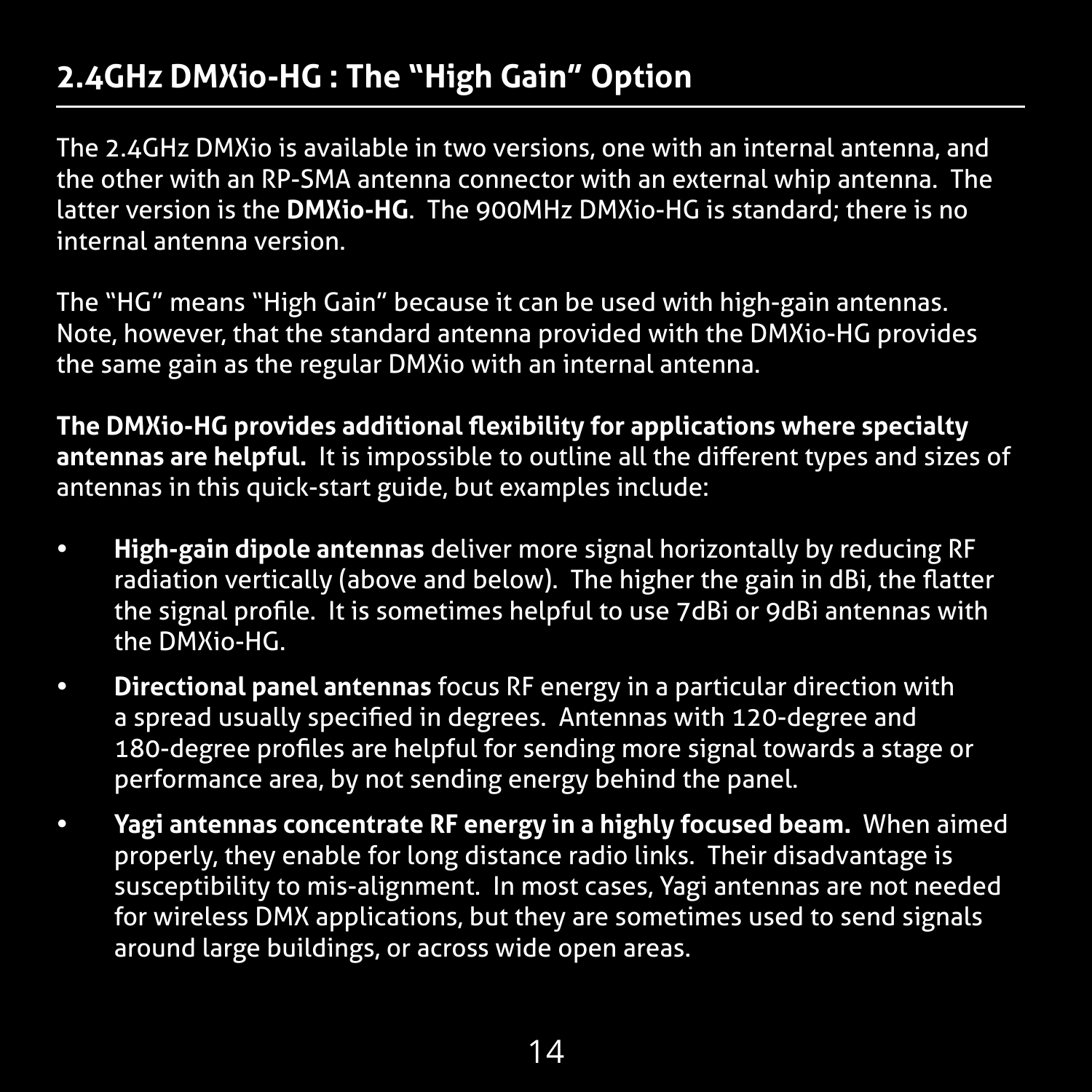#### **Advanced Features**

The DMXio is a multifaceted device for users of all experience levels. The features below can be explored further at *http://rc4.info/* or by asking us for help at *support@rc4wireless.com*:

- RC4 Commmander software, available for Mac OSX and Windows, provides a rich user interface for configuring multiple RC4Magic devices remotely.
- The DMXio can be optionally powered by DC voltage on XLR connector pins 4 and 5. This requires opening the device and soldering jumpers across two clearly marked pairs of solder pairs. The DC input voltage range is identical to all other RC4Magic devices: 5V - 35VDC. Learn more about this option at *http://rc4.info/* or by asking us for help at *support@rc4wireless.com.*
- The DMXio does not support wireless RDM transmission and reception.
- RC4Magic devices do support wired RDM, making it easy to configure dimmers and other devices using an RDM controller plugged into the miniplug port. An XLR-to-miniplug adaptor facilitates this connection.